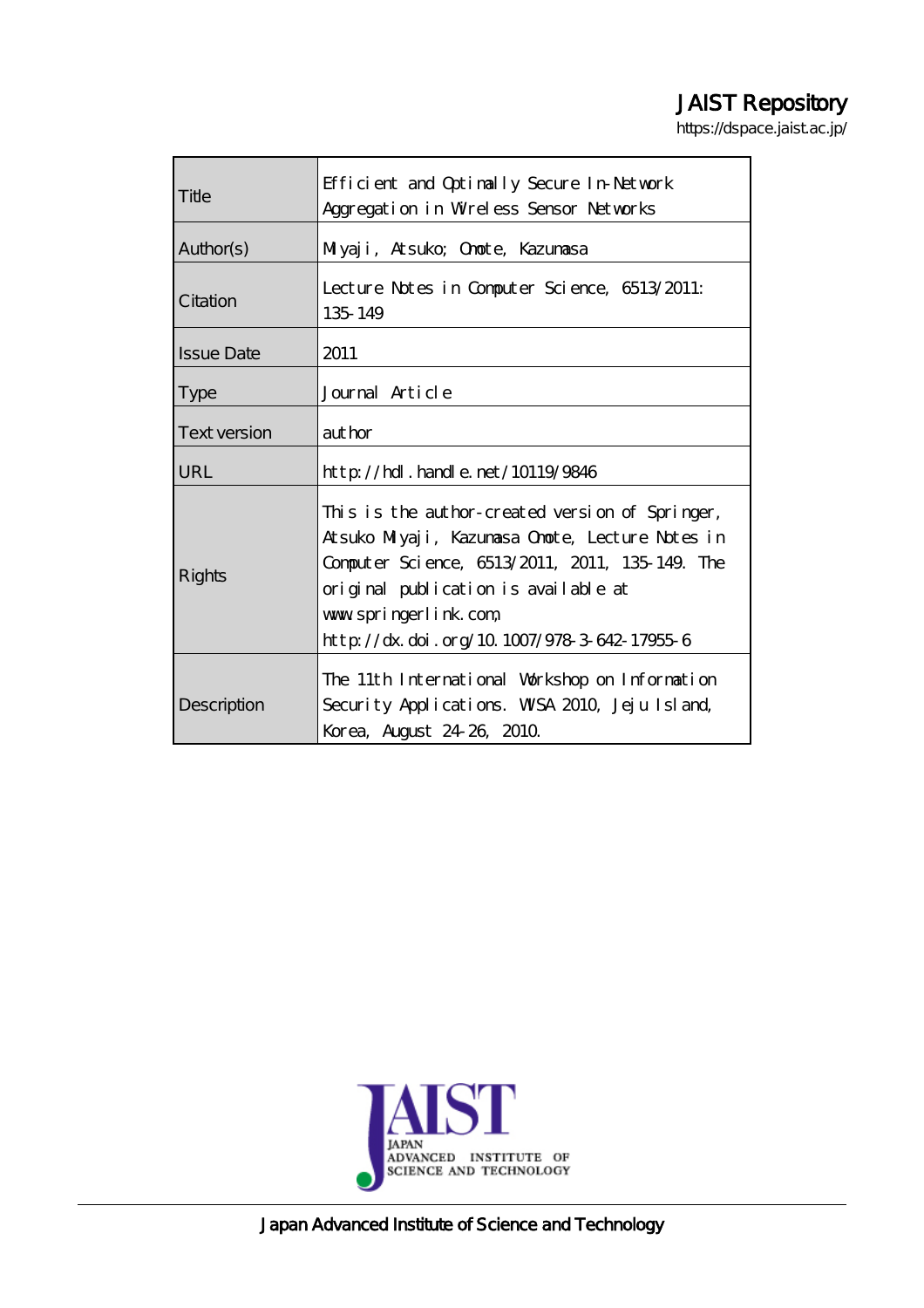# **Efficient and Optimally Secure In-Network Aggregation in Wireless Sensor Networks**

Atsuko Miyaji and Kazumasa Omote

Japan Advanced Institute of Science and Technology (JAIST) {miyaji,omote}@jaist.ac.jp

**Abstract.** In many wireless sensor network applications, the data collection sink (base station) needs to find the aggregated statistics of the network. Readings from sensor nodes are aggregated at intermediate nodes to reduce the communication cost. However, the previous optimally secure in-network aggregation protocols against multiple corrupted nodes require two round-trip communications between each node and the base station, including the *result-checking phase* whose *congestion* is  $\mathcal{O}(\log n)$  where *n* is the total number of sensor nodes.

In this paper<sup>1</sup>, we propose an efficient and optimally secure sensor network aggregation protocol against multiple corrupted nodes by a *weak adversary*. Our protocol achieves one round-trip communication to satisfy optimal security without the result-checking phase, by conducting aggregation along with the verification, based on the idea of TESLA technique. Furthermore, we show that the congestion is constant. This means that our protocol suits large-scale wireless sensor networks.

### **1 Introduction**

In many wireless sensor network applications, the data collection sink (base station) needs to find the aggregate statistics of the network. Readings from sensor nodes are aggregated at intermediate nodes to reduce the communication cost. This process is called in-network aggregation [1–6, 18–20]. Since aggregation reduces the amount of data to be transmitted through the network, it consequently decreases bandwidth consumption and energy depletion.

Security is a critical requirement in data aggregation, since sensor nodes are typically deployed in unsecured locations and are not equipped with tamperresistant hardware. An adversary is able to replay, modify, delay, drop, and deliver protocol messages out of order as well as inject own messages. However, most aggregation protocols assume that all intermediate nodes are trusted [3– 14, 16–19, 21–23] except [1, 2, 15, 20]. A corrupted node can easily modify its own sensor reading. It is difficult to detect such a dishonest act in data aggregation,

<sup>&</sup>lt;sup>1</sup> This study is partly supported by Grant-in-Aid for Scientific Research  $(A)$ 21240001), Grant-in-Aid for Young Scientists (B) (22700066), and IT Specialist Program of Ministry of Education, Culture, Sports, Science and Technology, Japan (MEXT).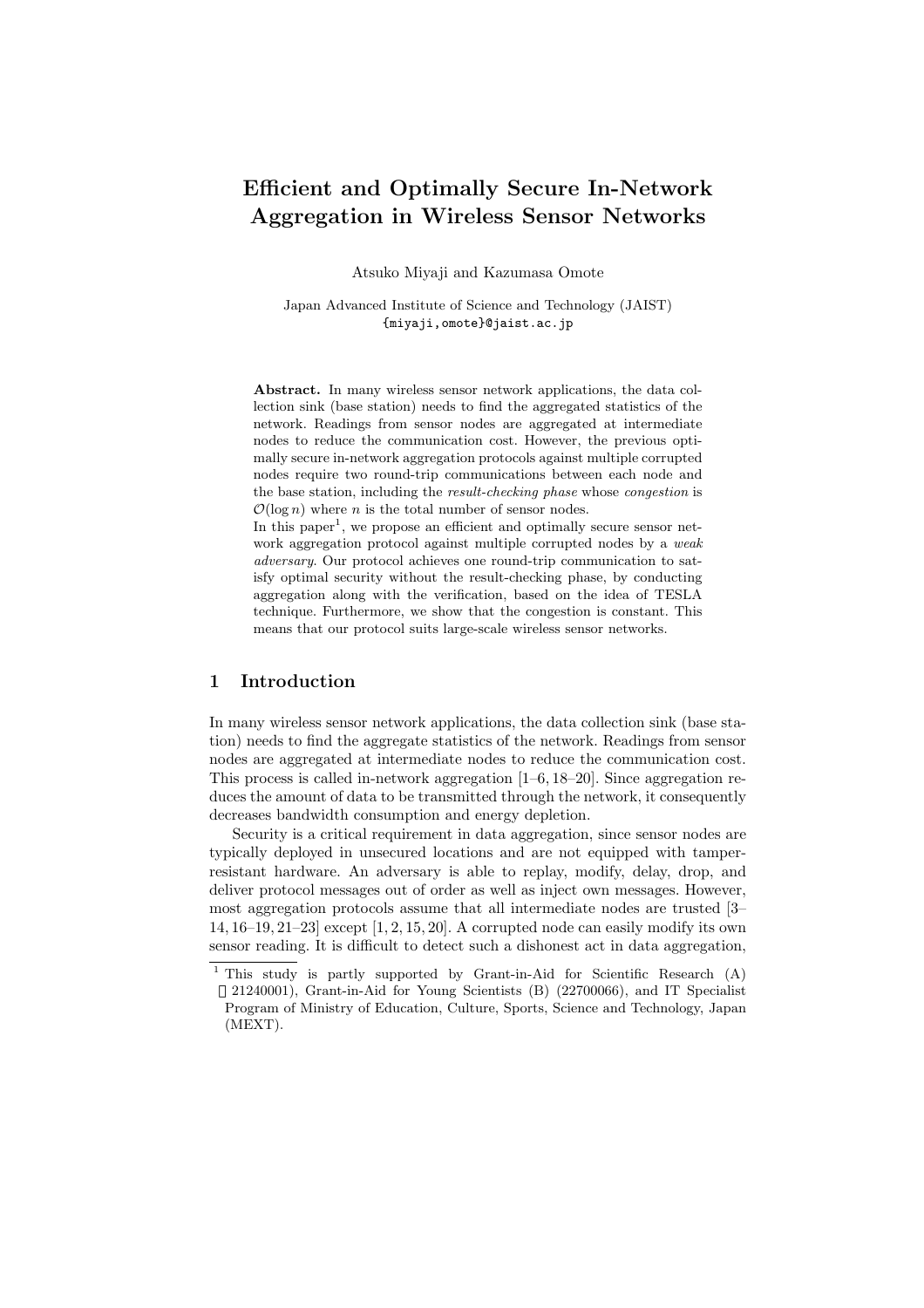since the modified sensor reading is indistinguishable from the legitimate reading. Such a dishonest act is called *direct data injection attack* [1, 15], where even one small modification might influence a total aggregated value. It is, thus, important to minimize the damage by direct data injection attacks. Such a security model is called *optimal security* [1, 20] (See Definition 1). We also employ the same security model. Optimal security means that the harmful influence on the final aggregation result is proportional to only the number of corrupted nodes which perform direct data injection attacks.

It is important to achieve constant congestion in large-scale wireless sensor networks. Sensors are usually resource-limited and power-constrained. They suffer from restricted computation, communication, and power resources. The energy savings of performing in-network aggregation are crucial for energyconstrained sensor networks. Since the nodes with the heaviest traffic are typically the nodes which are most essential to the connectivity of the network, their failure may cause the network to partition. Although several protocols [1, 2, 20] satisfy optimal security against multiple corrupted nodes, the congestion of these protocols is  $\mathcal{O}(\log n)$  where *n* is the total number of sensor nodes.

In this paper, we propose an efficient and optimally secure sensor network aggregation protocol against multiple corrupted nodes by a *weak adversary*. Our protocol achieves one round-trip communication between each node and the base station to satisfy optimal security without the result-checking phase, by conducting aggregation along with the verification based on the idea of TESLA technique. Furthermore, we show that the congestion (maximum amount of pernode communication) in our protocol is constant. In other words, the amount of the per-node communication does not increase even if the number of nodes becomes huge. This means that our protocol suits large-scale wireless sensor networks.

The rest of this paper is organized as follows. In the next Section 2 we review a survey of other approaches to secure aggregation in sensor networks. Some requirements and preliminary items are provided in Section 3. We review the CPS protocol in Section 4. We propose our protocol in Section 5 and discuss the security and efficiency analysis of our protocol in Section 6. We finally conclude this paper in Section 7.

# **2 Related Work**

There has been many works on preserving integrity in aggregation protocols. The simplest approach is a single-aggregator model [7–10] where each node sends its sensor reading directly to the aggregator (e.g., base station), and then the aggregator computes the final aggregation result. However, these protocols suffer from having a single node with high congestion. Also, several protocols do not assume corrupted nodes that are trying to disturb the aggregation result [11–14].

Recently several researchers have examined security issues in aggregation. Although some aggregation protocols  $[5, 6]$  are (optimally) secure against a single corrupted node without corruption of intermediate nodes, these protocols are not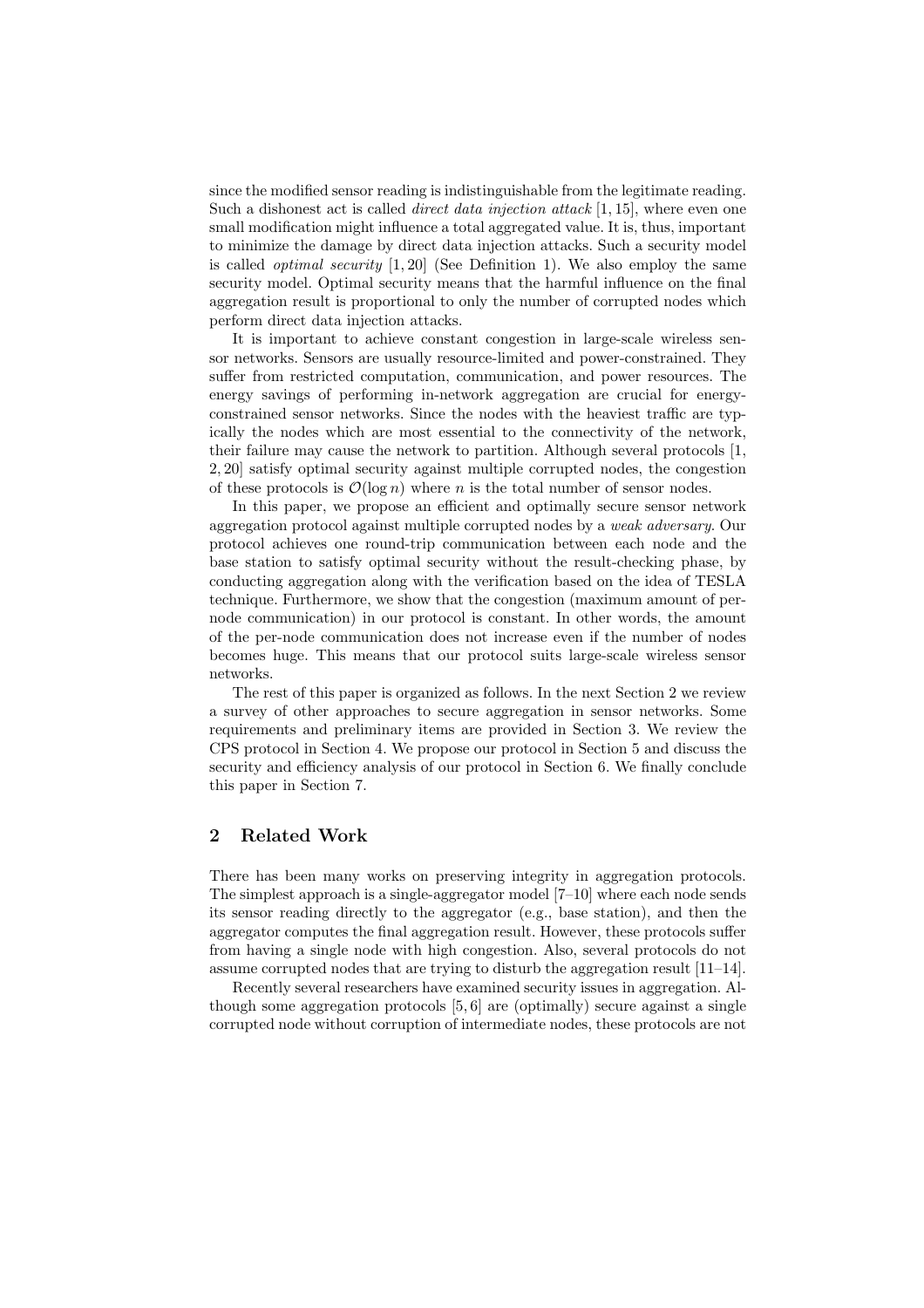optimally secure against multiple corrupted nodes. Some aggregation protocols [1, 2, 20] are optimally secure against multiple corrupted nodes even if intermediate nodes are corrupted. These protocols addressed the issue of measuring and bounding corrupted node's contribution to the final aggregation result. In these protocols [1, 2, 20] related to our protocol, a network forms an aggregation tree, and then each node sends the aggregate up its parent node in the aggregation tree. The commitment is generated for the aggregate in a manner similar to a Merkle tree [24]. The schemes [16, 17] enhance the availability of the above schemes [1, 2], but do not discussed optimal security which is only discussed in [1, 20]. Wagner [15] performed a quantitative study measuring the effect of direct data injection attack on various aggregates.

Chan, Perrig and Song [1] defined optimal security for the first time. The CPS protocol uses two kinds of trees: aggregation tree and commitment tree. The commitment tree can be converted to a virtual binary tree for efficiency. As a result, the congestion for commitment verification is minimized.

Manulis and Schwenk [20] designs the data aggregation protocol in wireless sensor networks, called MS protocol, that satisfies optimal security. They provide a rigorous proof of optimal security against node corruption for the first time. The MS protocol aggregates all children data and sends it to parent node. It has two round-trip communications between each node and the base station including the result-checking phase, similar to the CPS protocol [1]. While the CPS protocol can convert an arbitrary tree to a binary commitment tree, the MS protocol does not consider such a conversion. As a result, the congestion of the MS protocol [20] is less efficient compared with the CPS protocol.

There have been several protocols introduced for preserving the confidentiality of aggregate results [18, 19, 10, 21–23]. This issue is orthogonal to our protocol and is not considered in this paper.

# **3 Preliminaries**

#### **3.1 Requirements**

The following requirements need to be considered when designing secure innetwork aggregation in wireless sensor networks.

- **Optimal security [1, 20]**. Optimal security is the concept to minimize the damaging impact of corrupted nodes on the overall aggregation result and assume the integrity of only data except for data modified by direct data injection attacks. The total aggregation result is modified only as long as the direct data injection attack is performed. It is usually difficult to find direct data injection attacks, and hence it is important not to expand the damage of direct data injection attacks.
- **Low congestion**. As a metric for communication overhead, we usually consider node congestion which is the worst case communication load on any single sensor node during the algorithm. Since the nodes with the heaviest traffic are typically the nodes which are most essential to the connectivity of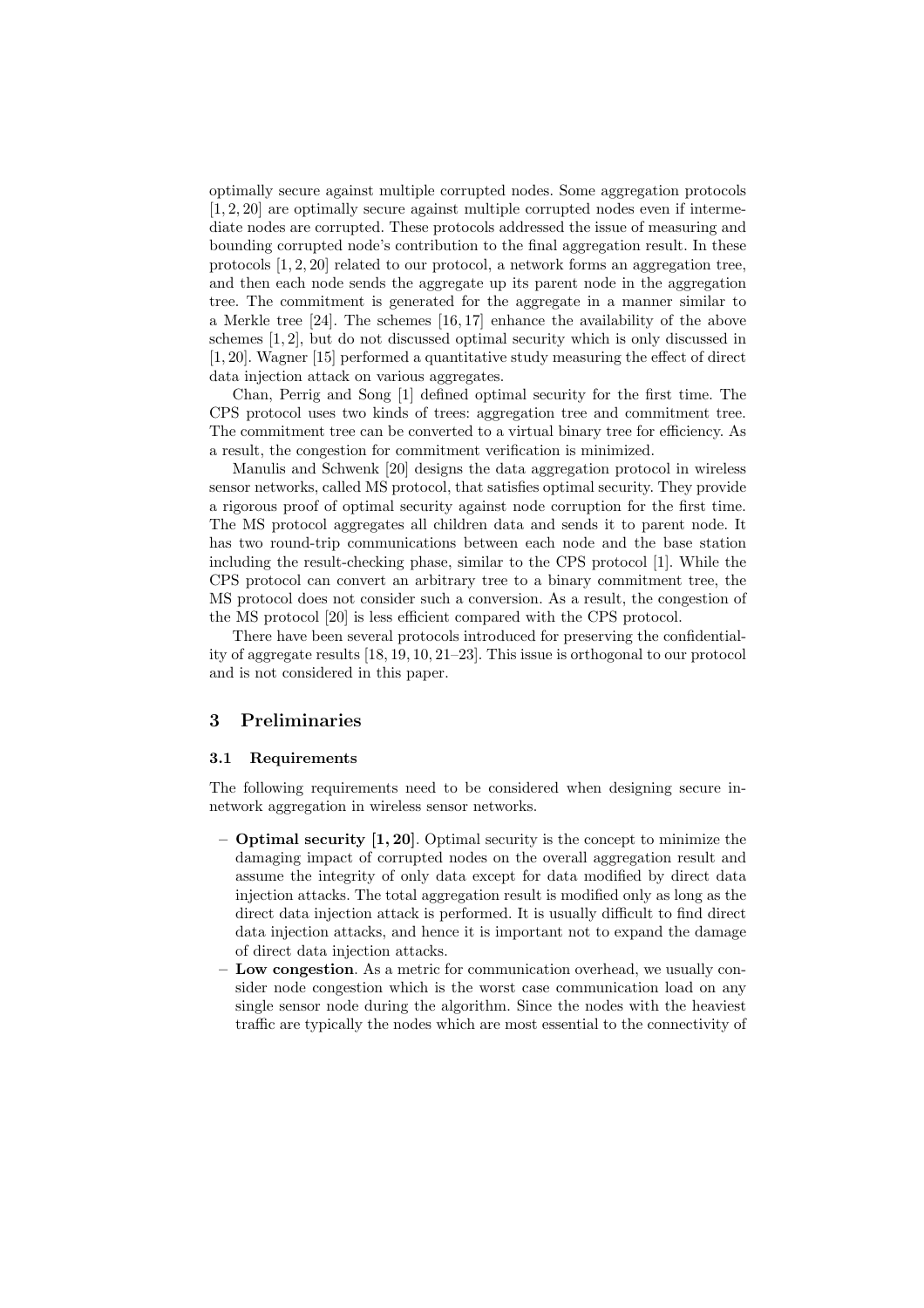the network, their failure may cause the network to partition. Thus, lower communication traffic on the nodes with the heaviest traffic is desirable. Especially, node congestion should not depend on the total number of sensor nodes in large-scale wireless sensor networks.

- **Small number of communication rounds**. The communication between sensor nodes is not so reliable, owing to resource-limited and power-constrained. Thus, one round-trip communication for aggregation between each node and the base station is desirable, i.e., each node has only to send the aggregation messages to its parent node after receiving the query by the base station.
- **Low computational and storage costs**. A sensor node suffers from restricted computation and storage, hence the small computational and storage costs of a node are required. Especially, such costs should not depend on the total number of sensor nodes in large-scale wireless sensor networks. Of course, a node supports only the lightweight operations such as hash functions and symmetric-key encryption.

#### **3.2 Network Assumptions**

A sensor network might contain hundreds or thousands of tiny sensor nodes which suffer from restricted computation, communication, and power resources. Most architecture also employs more powerful base station, which is in one-tomany association with sensor nodes. We assume a general multi-hop network with a set  $S = \{s_1, \ldots, s_n\}$  of *n* sensor nodes and a single trusted base station (BS). The sensor network is mostly static with a topology known to BS. This appears to be true of many modern sensor network applications such as a building management.

We also assume that aggregation is performed over an aggregation tree, which is the directed tree formed by the union of all the paths from the sensor nodes to BS (See Section 5). An aggregation transaction begins by broadcasting a query down the tree from BS to the leaves. Then, the sensor nodes measure their environment, and send their measurements back up the tree to BS. A large building with a control network that regulates inside temperatures by measuring the temperature in each room is one example of a hierarchical structure described in [15].

Each node can evaluate both the inputs and outputs of aggregation as mentioned in [20], defined as *Boolean predicates*. Restricting each sensor to read a value  $v_i \in [v_{min}, v_{max}]$ , the *inputs predicate* outputs *true* if and only if  $v_{min} \leq$  $v_i \leq v_{max}$ . This means that a sensor node can evaluate the readings of other nodes. In the case of SUM aggregate, consequently, the *output predicate* outputs *true* if and only if  $nv_{min} \le a \le nv_{max}$ , where *a* is some intermediate aggregation result and *n* is the total number of sensor nodes which have already contributed into *a*. For instance, when each sensor node *s<sup>i</sup>* senses temperature in the room, we may set the legitimate sensed value as  $v_i \in [0, 50]$  ( $\degree$ C).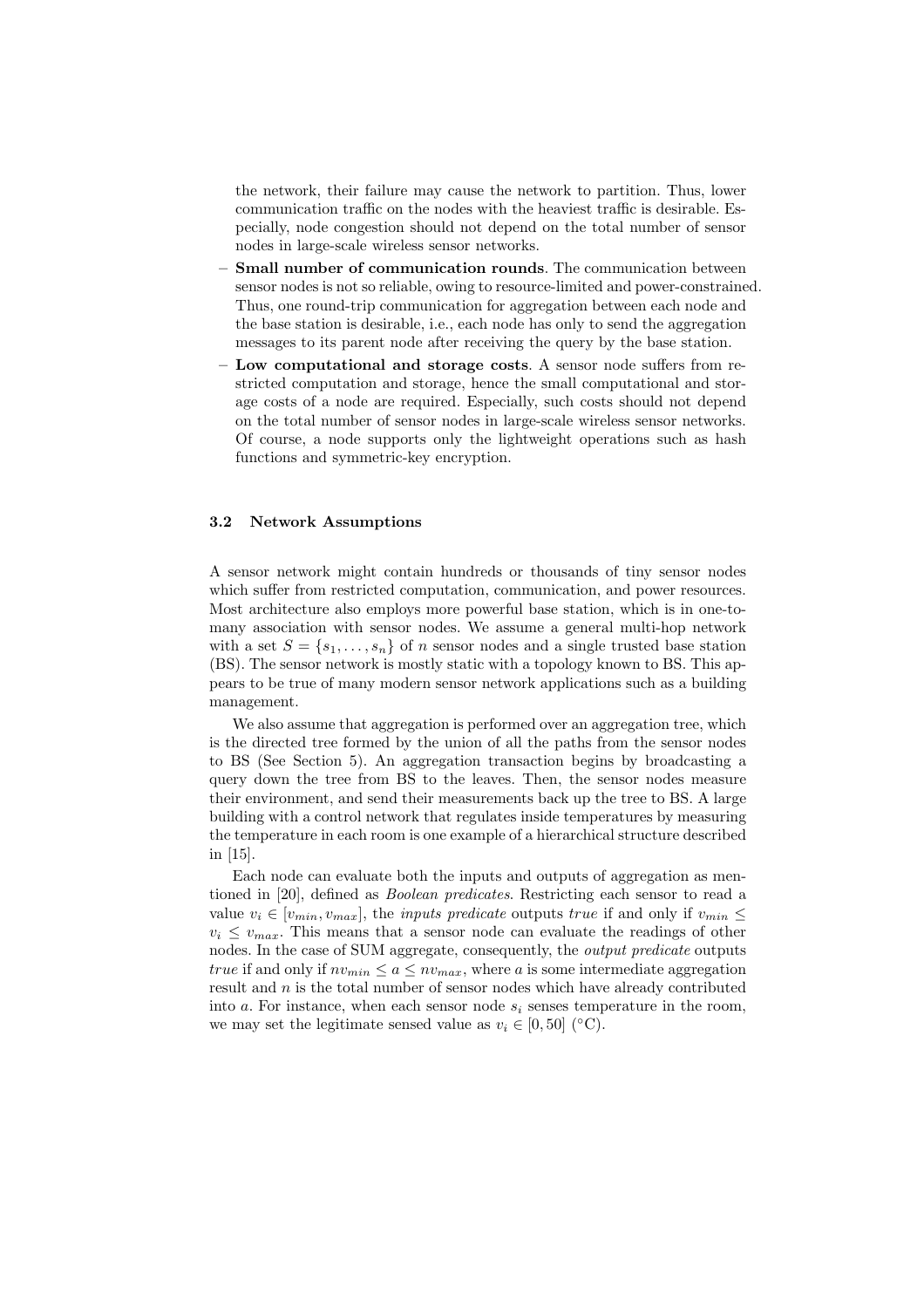#### **3.3 Security Infrastructure**

For the purpose of authentication we consider that every sensor node  $s_i$  is in possession of some secret key denoted *k<sup>i</sup>* shared between *s<sup>i</sup>* and BS. Each sensor node  $s_i$  has a unique identifier  $I_i$ . We assume that the sensor nodes have the ability to perform computations of a collision-resistant cryptographic hash function *H* and secure message authentication code  $MAC_K(\cdot)$  where *K* is the cryptographic secret key.

#### **3.4 Adversary Model**

The primary concern of this paper are *stealthy attacks* as defined in [7]. In this type of attack, the adversary controls one or more nodes, and the goal of the adversary is to cause BS to accept a false aggregate by stealth. We refer to nodes that deviate from the protocol (including benign failures) as faulty nodes. An adversary tries to not only inject its own messages (i.e., direct data injection attacks) but also replay or modify the message sent by  $s_i$  or BS. Furthermore, we consider node corruption. We do not assume any tamper-resistance property. Upon corrupting  $s_i$ , the adversary obtains full control over  $s_i$  and reveals all information kept in  $s_i$  including its secret key  $k_i$ . We do not consider denialof-service (DoS) attacks where the goal of the adversary is to prevent BS from getting any aggregation result at all. Such an attack will easily expose the adversary's presence.

We assume a "weak adversary model", i.e., an adversary cannot obtain the secret keys of adjoining two nodes (e.g., a node *s<sup>i</sup>* and its child node). In other words, if the adversary can compromise a node  $s_i$ , then he does not obtain the secret key of  $s_i$ 's children. This means that the adversary can manipulate the commitment of neither  $s_i$ 's children nor  $s_i$ 's parent when  $s_i$  is compromised. Here, we define the direct data injection attack [1, 15] as follows.

**Direct data injection attack**: The attack which modifies the data readings reported by the nodes under its direct control, under the constraint that the inputs predicate outputs true, is called "direct data injection attack" [1]. If a secure aggregation scheme has Boolean predicates, it can limit the adversary's capability to perform direct data injection.

Optimal security is the concept to minimize the damaging impact of corrupted nodes on the overall aggregation result and assume the integrity of only data except for data modified by direct data injection attacks. Optimal security means that the harmful influence on the final aggregation result is proportional to only the number of corrupted nodes which perform direct data injection attacks. We can thus define an optimal level of aggregation security as follows:

**Definition 1 (Optimal security [1])** *An aggregation algorithm is optimally secure if, by tampering with the aggregation process, an adversary is unable to induce the base station to accept any aggregation result which is not already achievable by direct data injection attacks.*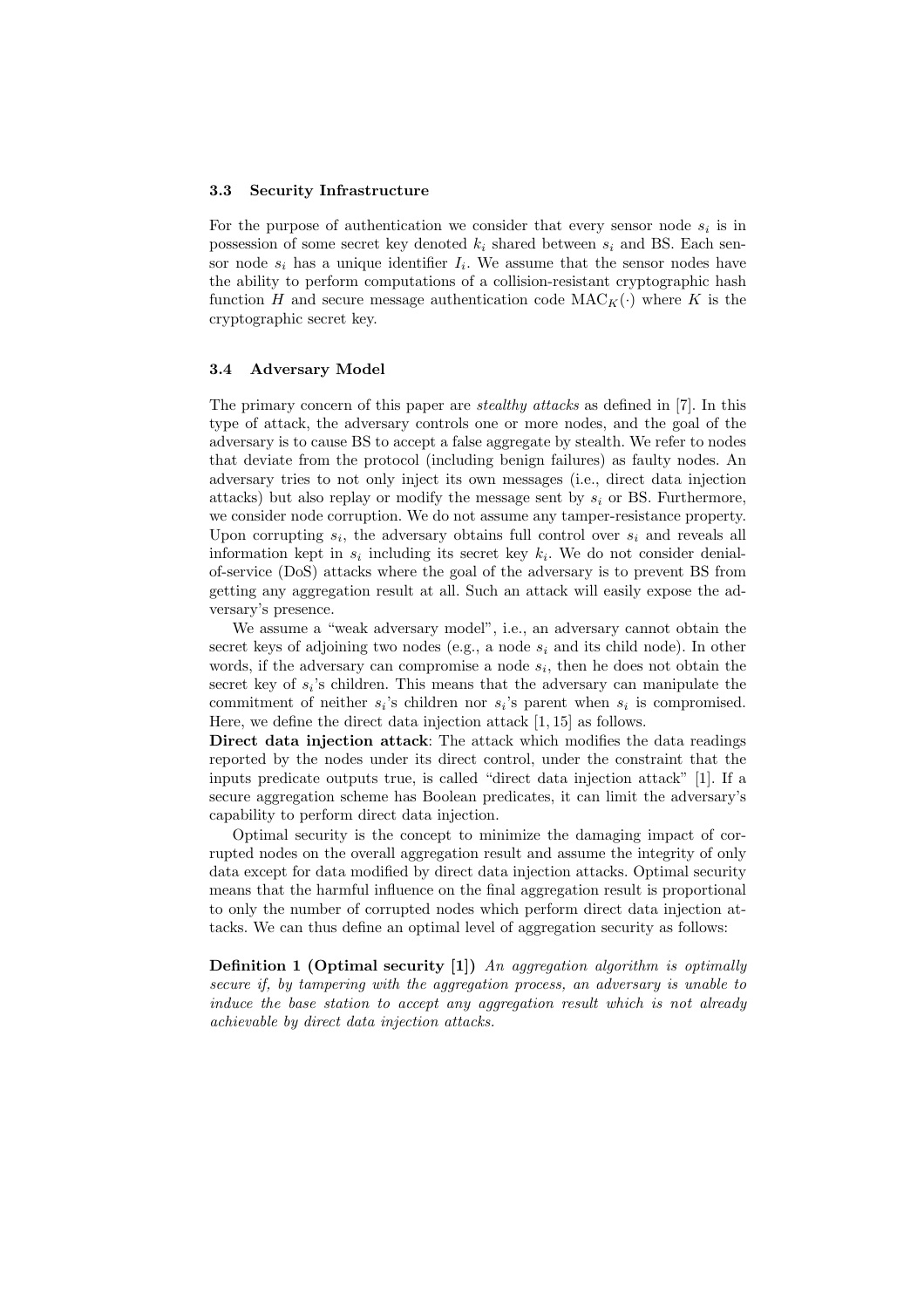# **4 The CPS Protocol**

The CPS protocol [1], which was proposed by Chan, Perrig and Song in 2006, computes the sum aggregate by three phases: *query-dissemination*, *aggregationcommitment* and *result-checking*. The protocol [2] is the modification of the CPS protocol. These schemes assume that the sensor network is mostly static, with a topology known to the base station (BS). The CPS protocol has been already proved to satisfy "optimal security" in [1]. The CPS protocol uses two kinds of trees: aggregation tree and commitment tree. The commitment tree can be converted to a virtual binary tree for efficiency, i.e., all nodes are set to leaf nodes in such a virtual binary tree.

#### **4.1 Protocol Description**

**Query-dissemination phase**. To initiate a query in the aggregation tree, BS originates a query request message and distributes it to the aggregation tree. The query request message contains an attached nonce *N* to prevent replay of messages belonging to a prior query. Note that this request message can be sent without an authenticated broadcast, as described in [17].

**Aggregation-commitment phase**. Every node calculates a message based on its own sensor reading, and sends it to its parent node. This message consists of *⟨*count, value, commitment*⟩*, where count is the number of nodes in the subtree rooted at a node, value is the sum of all node values in the subtree, and commitment is the cryptographic commitment tree over the data values and the aggregation process in the subtree. Let *v<sup>i</sup>* be a sensor reading of a node *s<sup>i</sup>* . For a leaf node  $s_i$ , the message has the format  $\langle 1, v_i, h_i \rangle$ , where  $h_i = H(N||v_i||ID_i)$ <sup>2</sup>. For an intermediate node, the message has the format  $\langle c, v, h \rangle$  with  $c = \sum c_j$ ,  $v = \sum v_j$  and  $h = H(N||c||v||\ell_1|| \dots ||\ell_q)$ , where its children have the following messages  $\ell_1, \ell_2, \ldots, \ell_q$ , where  $\ell_j = \langle c_j, v_j, h_j \rangle$ . Note that the intermediate node regards its own sensor reading as the reading from its child. In other words, the intermediate node sets a virtual leaf node as its child node. This means that all nodes are deployed as real leaf nodes and virtual leaf nodes in a binary tree. Nodes store the messages from their children, which will be used in the next result-checking phase. This result-checking phase ends with BS receiving the final message, including the final aggregate and the final commitment.

**Result-checking phase**. This phase has the following three steps: dissemination, check and acknowledgement.

**– Dissemination**. BS disseminates the final message to the network in an authenticated broadcast. Every node uses this message to verify that its own sensor reading was aggregated correctly. A node *s<sup>i</sup>* is provided with not only the final message but also the messages of its *off-path* nodes from its parent  $(s_p)$ .  $s_i$ 's off-path nodes are the set of all the siblings of the nodes on

We employ  $h_i = H(N||v_i||ID_i)$  to prevent replay of messages from a leaf node, instead of  $h_i = ID_i$  described in [1].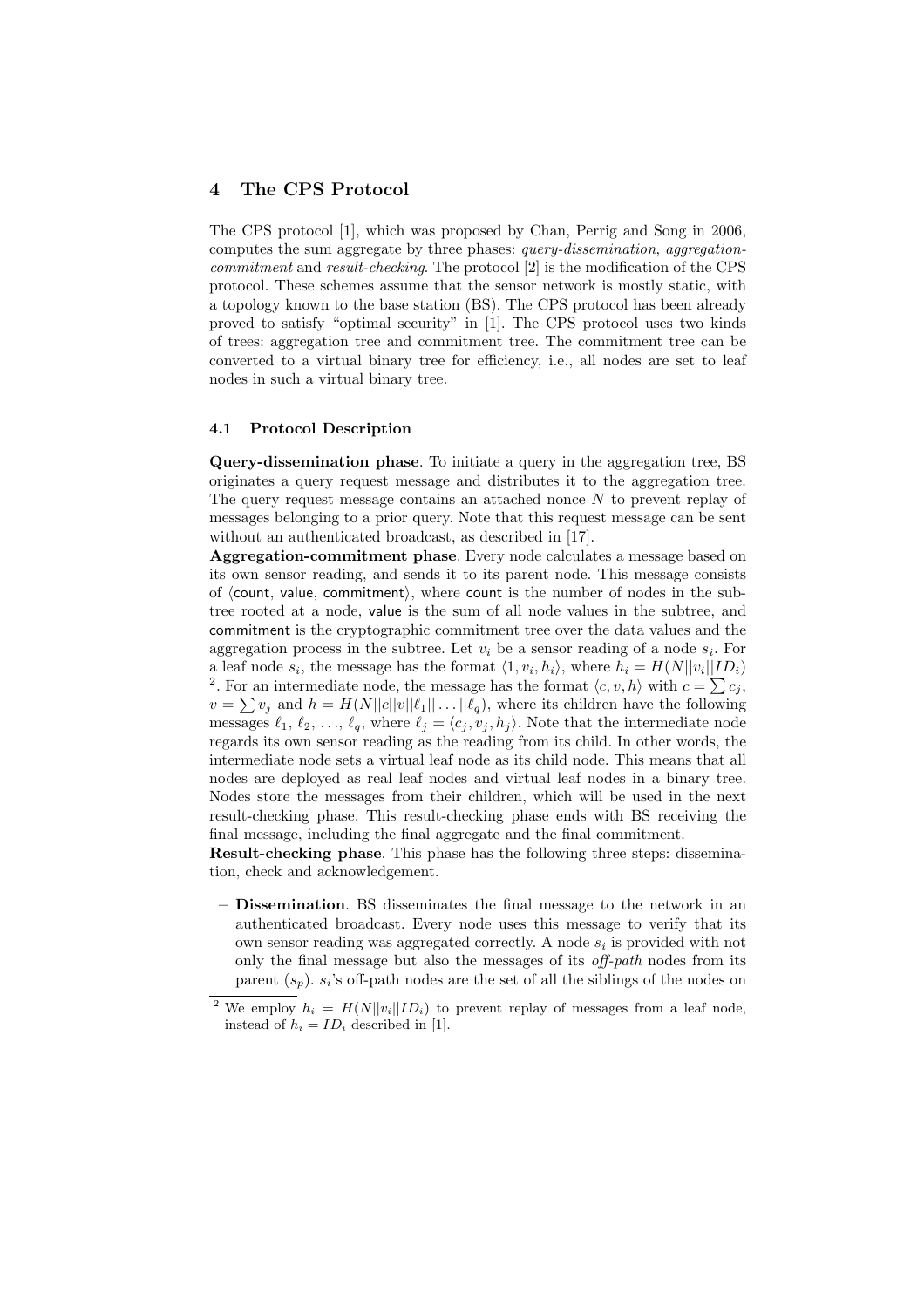the path from  $s_i$  to BS. These are forwarded across the aggregation tree:  $s_p$ provides every child *s<sup>i</sup>* with the messages of *s<sup>i</sup>* 's siblings in the commitment tree (an intermediate node has two children in the commitment tree), along with every off-path message received from *sp*.

- **Check**. Using all off-path messages, *s<sup>i</sup>* recomputes the messages of all its ancestors in the aggregation tree all the way to BS, and compares the result to the final message provided by BS.
- **Acknowledgement**. If the check succeeds, then *s<sup>i</sup>* acknowledges by releasing an authentication code:  $MAC_{k_i}(N||OK)$ , where  $OK$  is a unique message identifier and *k<sup>i</sup>* is the secret key shared between *s<sup>i</sup>* and BS. Leaf nodes send their *ack*s while intermediate nodes wait for *ack*s from all their children, compute the XOR of those *ack*s with their own *ack*, and forward the resultant aggregated *ack* to their parent. Finally, BS has received the aggregated *ack*. If this aggregated *ack* is valid, then BS declares the aggregation successful.

#### **4.2 Drawbacks**

The CPS protocol has the following drawbacks:

- **–** The communication overhead on each node is large. The CPS protocol requires two round-trip communications between each node and BS (one round-trip for query-dissemination phase and aggregation-commitment phase, and another round-trip for the result-checking phase) to do one aggregation procedure. Especially, the result-checking phase has the congestion of  $\mathcal{O}(\log n)$ .
- **–** The computational cost at each sensor node is great. Not only BS but also each sensor node has to compute the final commitment in order to verify the integrity of its own sensor reading in the result-checking phase. Especially, a leaf node has the computational cost of  $\mathcal{O}(\log n)$  in the result-checking phase.

#### **4.3 Checking Mechanism**

The result-checking phase enables the CPS protocol to satisfy "optimal security". All the honest nodes can check the validity of the own sensor reading in this phase after the final aggregation result is committed. This implies that the adversary cannot modify the sensor readings of honest nodes.

# **5 Our Protocol**

#### **5.1 Underlying Idea**

Our goal is to do aggregation with one round-trip communication in wireless sensor networks. Our protocol achieves one round-trip communication by conducting aggregation along with the verification, based on the idea of basic tool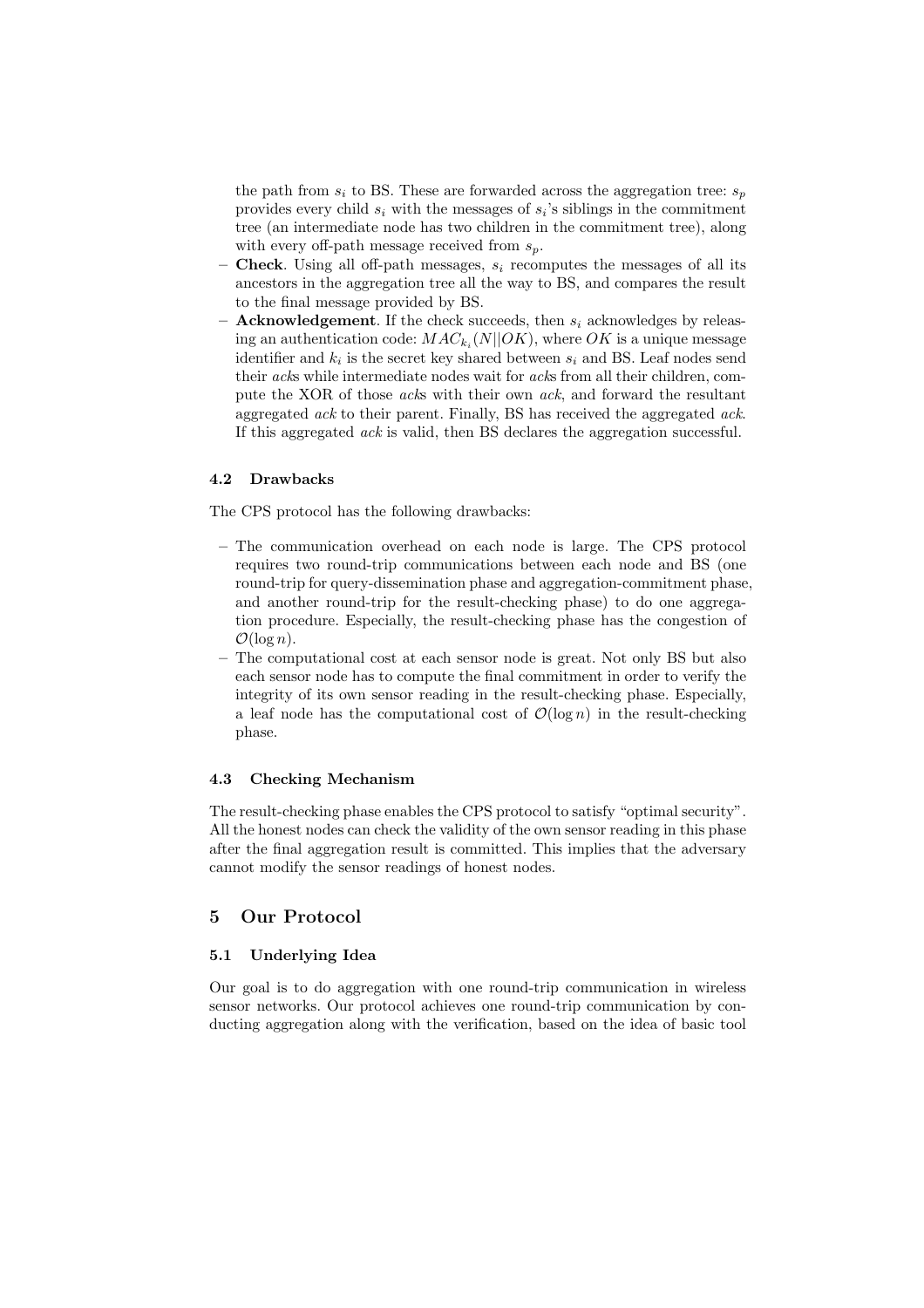of TESLA [25]. Also, a nonce is unnecessary in our protocol owing to one-time MAC-key to each session, and thus it protects our protocol against replay attacks. Note that the verification delay happens because of the TESLA-like verification done by the next session, although our protocol assumes a scene that regularly needs the aggregation.

Since our protocol uses *hash chain* technique in TESLA, the number of message authentication is restricted. However, such restriction is not so significant problem because the theft of sensor nodes increases with time and moreover the sensor node works on batteries. We assume that the operating time of the sensor node is innately limited.

#### **5.2 The Format of Message**

The message in our protocol consists of *⟨*count, value, identifier, commitment, confirmation*⟩*, where count and value are the same as the CPS protocol. The identifier of node  $s_i$  is computed as  $I_i = k_{i,0} = H^{\ell}(k_{i,\ell})$ , where  $\ell$  is the maximum number of sessions and *ki,ℓ* is the secret key of the node *s<sup>i</sup>* , shared between *s<sup>i</sup>* and BS. Then,  $k_{i,t} = H^{\ell-t}(k_{i,\ell})$  is the secret key of MAC at session  $t$   $(1 \leq t \leq \ell - 1)$ and is also treated as a kind of identifier of  $s_i$  at the next session  $t+1$ , which can be verified by  $I_i \stackrel{?}{=} H^t(k_{i,t})$ . The commitment is the cryptographic commitment and the confirmation is the confirmation result of MAC in the previous session. For a node  $s_i$  and its descendant nodes  $\{s_j\}$ , the message at session *t* has the following message format:

$$
M_{i,t} = \langle c, v, k_{i,t-1}, \mu_{k_{i,t}}, (\bigoplus_j \lambda_{k_{j,t}}) \oplus \lambda_{k_{i,t}} \rangle,
$$
  
\nwith  $\mu_{k_{i,t}} = MAC_{k_{i,t}}(c||v)$  and  $\lambda_{k_{j,t}} = MAC_{k_{j,t}}(p_{j,t-1}),$  (1)

where *c* and  $v = v_{i,t} + \sum_j v_{j,t}$  are the total number of nodes and the total value of sensor readings in the subtree rooted at this node  $s_i$ , respectively.  $v_{j,t}$ is a sensor reading of  $s_j$  and  $p_{j,t} \in \{OK, NG\}$  is the verification result of MAC of  $s_j$  at session *t*. Note that if a node  $s_i$  is a leaf node then  $c = 1, v = v_{i,t}$ and the confirmation =  $\phi$  (null). Also, if the children node  $(s_{j_1},...,s_{j_q})$  are all nodes on leaves then we set  $c = q + 1$  including the number of  $s_i$ . Even if  $k_{i,t-1}$  is exposed from  $M_{i,t}$ , the secret key  $k_{i,t}$  of MAC cannot be computed from  $k_{j,t-1}$  owing to one-wayness of *H*. An intermediate node  $s_i$  sends its own message and forwards its children's messages to its parent. These messages have the format:  $\langle M_{i,t}, M_{j_1,t}, \ldots, M_{j_q,t} \rangle$  with  $s_i$ 's message  $M_{i,t}$  and its children messages  $M_{j_1,t}, \ldots, M_{j_q,t}$ .

#### **5.3 Protocol Description**

Our protocol starts with query-dissemination phase, which is the same as the CPS protocol, then ends with aggregation-commitment phase. It does not need the result-checking phase. In aggregation-commitment phase, two steps of confirmation and aggregation are executed. If  $s_i$  is a leaf node then it executes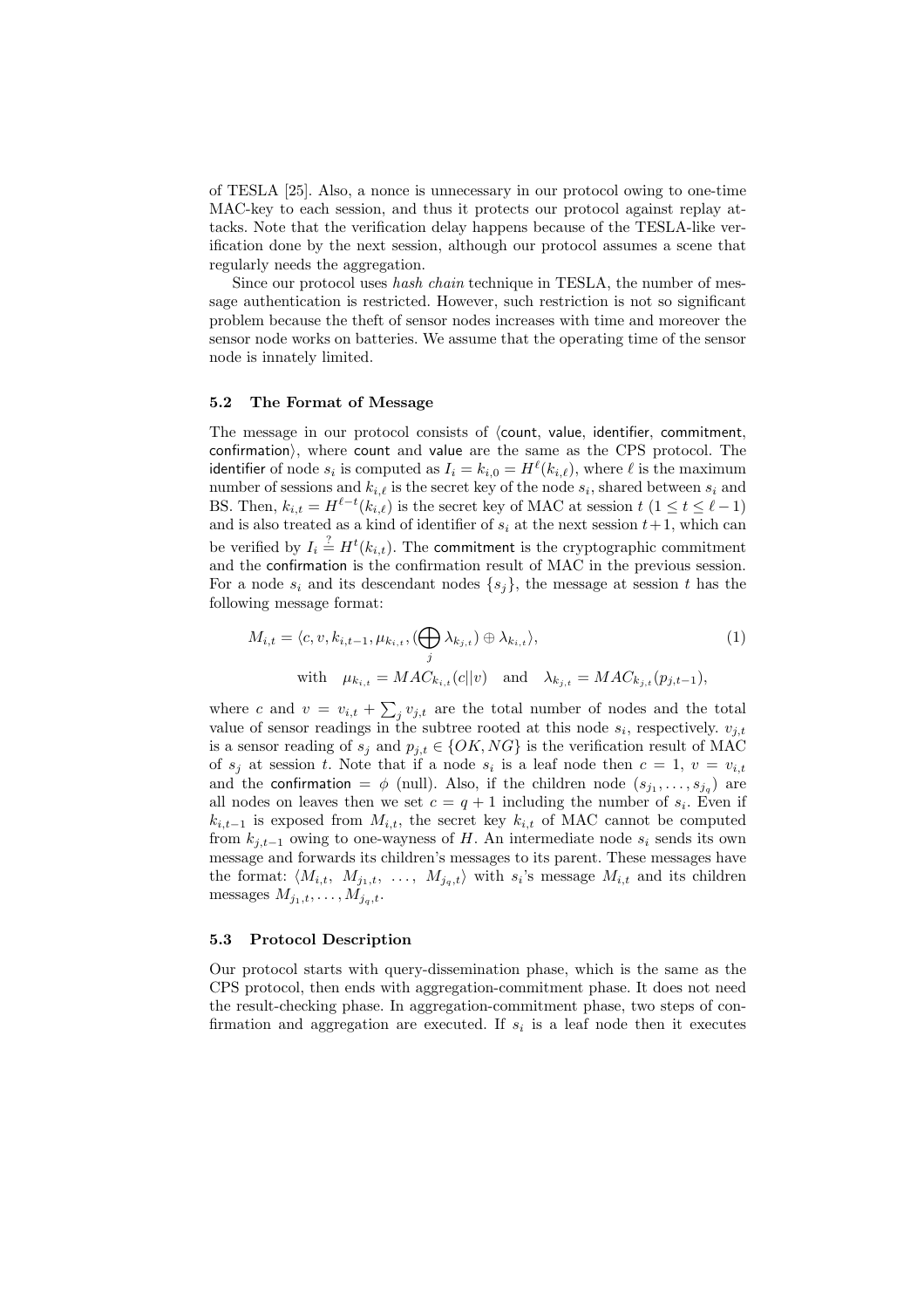neither confirmation process nor aggregation process. *s<sup>i</sup>* has only to send the own message  $M_i$  to its parent. Here, we assume that an intermediate node  $s_i$ with a secret key  $k_{i,\ell}$  has a set of its descendant nodes  $\{s_j\}$  and its children and grandchildren nodes  $\{s_m\} \subset \{s_j\}$ . Let *t* be the number of a current session. We show only the aggregation-commitment phase since the query-dissemination is the same as the CPS protocol.

#### *Example (Aggregation-commitment phase)* :

- **Confirmation**. Let *s*<sup>3</sup> be a present intermediate sensor node at session *t* deployed in Fig.1. *s*<sup>3</sup> has preserved the information *⟨*count, value, identifier, commitment $\rangle$  of *s*<sub>4</sub>, *s*<sub>5</sub>, *s*<sub>6</sub> and *s*<sub>7</sub> of the previous session  $t - 1$ . The node  $s_3$  receives four messages  $M_{4,t}$ ,  $M_{5,t}$ ,  $M_{6,t}$  and  $M_{7,t}$  at session *t*. We consider the confirmation of  $s_6$  by  $s_3$  in this example, similar to  $s_4$ ,  $s_5$  and  $s_7$ . At first,  $s_3$  verifies the identifier  $k_{6,t-1}$  by  $k_{6,t-2} \stackrel{?}{=} H(k_{6,t-1})$ . If the verification of this identifier is valid then *s*<sup>3</sup> verifies the previous commitment  $\mu_{k_{6,t-1}}$ . If the verification of four commitments is valid then *s*<sub>3</sub> computes  $\lambda_{k_{3,t}} = MAC_{k_{3,t}}(OK)$  and then computes  $\bigoplus_{j=3}^{7} \lambda_{k_{j,t}}$  to include  $M_{3,t}$ . After computing the confirmation,  $s_3$  discards  $\langle$  count, value, identifier, commitment $\rangle$ of  $s_4$ ,  $s_5$ ,  $s_6$  and  $s_7$  of the previous session  $t-1$ .
- $-$  **Aggregation**.  $s_3$  uses these four messages to check three sensor readings  $v_{4,t}$ ,  $v_{5,t}$  and  $v_{6,t}$ . For checking the range of  $v_{6,t}$ , the node  $s_3$  computes the difference between  $(v_{6,t} + v_{7,t})$  in  $M_{6,t}$  and  $v_{7,t}$  in  $M_{7,t}$ . If  $v_{min} \le v_{4,t}, v_{5,t}, v_{6,t} \le v_{7,t}$  $v_{max}$ , then  $s_3$  computes its own message:

$$
M_{3,t} = \langle 5, \sum_{j=3}^{7} v_{j,t}, k_{3,t-1}, MAC_{k_{3,t}}(5||\sum_{j=3}^{7} v_{j,t}), \bigoplus_{j=3}^{7} MAC_{k_{j,t}}(p_{j,t-1})\rangle, (2)
$$

where  $k_{3,t-1} = H(k_{3,t})$ . Then,  $s_3$  sends its own message  $M_{3,t}$  and forwards its children's messages  $M_{4,t}$ ,  $M_{5,t}$  and  $M_{6,t}$  to its parent node  $s_1$ . When  $s_3$ 's task is completed,  $s_3$  preserves the information,  $(1, v_4, k_{4,t-1}, \mu_{k_4,t})$ ,  $(1, v_5, k_{5,t-1}, \mu_{k_5,t}), (2, v_6, k_{6,t-1}, \mu_{k_6,t})$  and  $(1, v_7, k_{7,t-1}, \mu_{k_7,t})$  until the next session  $t + 1$ . Note that  $s_3$  need not forward  $M_{7,t}$  to  $s_1$  since  $v_{7,t}$  is included in  $M_{6,t}$  in Fig.1.

#### **Protocol (Aggregation-commitment phase)**

**– Confirmation**. The node *s<sup>i</sup>* has preserved the information *⟨*count, value, identifier, commitment $\langle$  of  $\{s_m\}$  at the previous session  $t-1$ . When  $s_i$  receives messages from its children at session *t*, these messages contain both children's and grandchildren's messages. At first, *s<sup>i</sup>* verifies the identifier *k*<sub>*m,t*−1</sub></sub> by  $k_{m,t-2}$ <sup>2</sup> *H*( $k_{m,t-1}$ ) of  $\{s_m\}$ . If the verification of all identifiers of  $\{s_m\}$  is valid then  $s_i$  verifies the previous commitments  $\mu_{k_{m,t-1}}$  of  $\{s_m\}$ . If the verification of all commitments of  $\{s_m\}$  is valid then  $s_i$  computes  $\lambda_{k_{i,t}} = MAC_{k_{i,t}}(OK)$  and then computes  $(\bigoplus_m \lambda_{k_{m,t}}) \oplus \lambda_{k_{i,t}}$  to include  $M_{i,t}$ . Otherwise,  $s_i$  computes the confirmation as  $MAC_{k_{i,t}}(NG)$ . After computing such confirmation, *s<sup>i</sup>* discards *⟨*count, value, identifier, commitment*⟩* of the previous session  $t-1$ .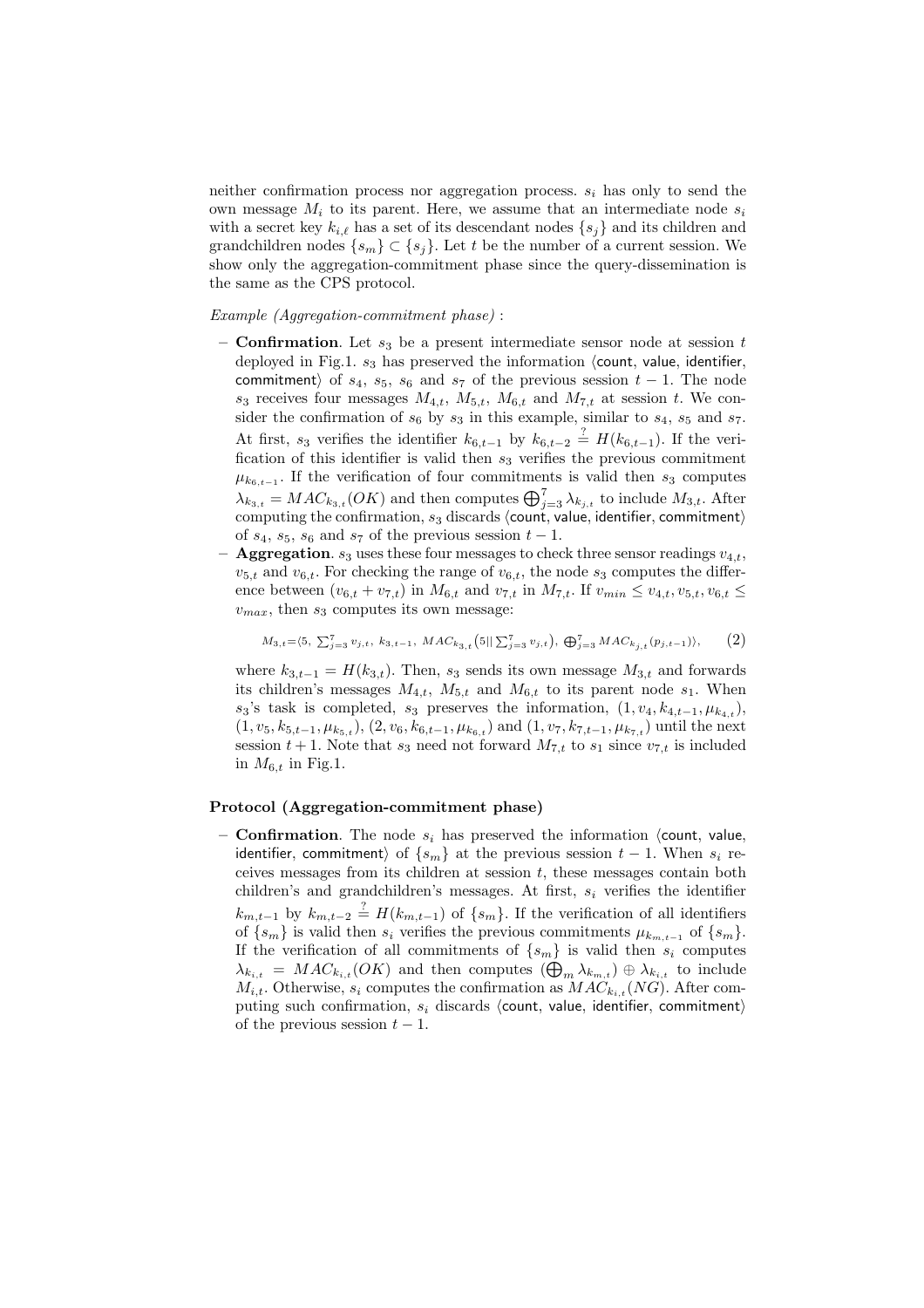

**Fig. 1.** Example of our protocol (session *t*).

**– Aggregation**. At first, *s<sup>i</sup>* checks the sensor readings of children nodes using Boolean predicates (See Section 3.2). If *s<sup>i</sup>* 's child is a leaf node then  $s_i$  can directly check whether its child's sensor reading is in the range of  $[v_{min}, v_{max}]$ . Otherwise,  $s_i$  can check the range of its child's sensor reading by computing the difference between its child's aggregate and its grandchildren's aggregates. If sensor readings of  $s_i$ 's children are out of range, then  $s_i$  rejects it. Otherwise,  $s_i$  computes its own message, which includes the aggregate at  $s_i$  (root of the subtree). Of course,  $s_i$  can obtain the values from its children's messages. Then,  $s_i$  sends its own message and forwards its children's messages to its parent. However, the node *s<sup>i</sup>* need not forward its grandchildren's messages to its parent, because grandchildren's information is included in their children's messages. When  $s_i$ 's task is completed,  $s_i$  preserves the information  $\langle$  count, value, identifier, commitment $\langle$  of  $\{s_m\}$ until the next session  $t + 1$ . Finally, BS checks whether its children's sensor readings are in the range of  $[v_{min}, v_{max}]$  in the same way as an intermediate node when BS has received the final messages. BS can compute the final commitments and the final confirmation using the secret key of each node. BS compares the computed confirmation with the received confirmation. If these results match, then BS accepts the aggregation result of the previous session  $t - 1$ . Furthermore, if the final commitments are valid, then BS preserves the aggregation result until the next session. Otherwise, BS rejects the result.

A node receives the messages of its children and grandchildren at most. This means that the congestion of a node  $s_i$  is proportional to only the total number of  $\{s_m\}$ .

**Remark**. While the CPS protocol checks the validity of the own sensor readings in the result-checking phase, our protocol checks the validity of the children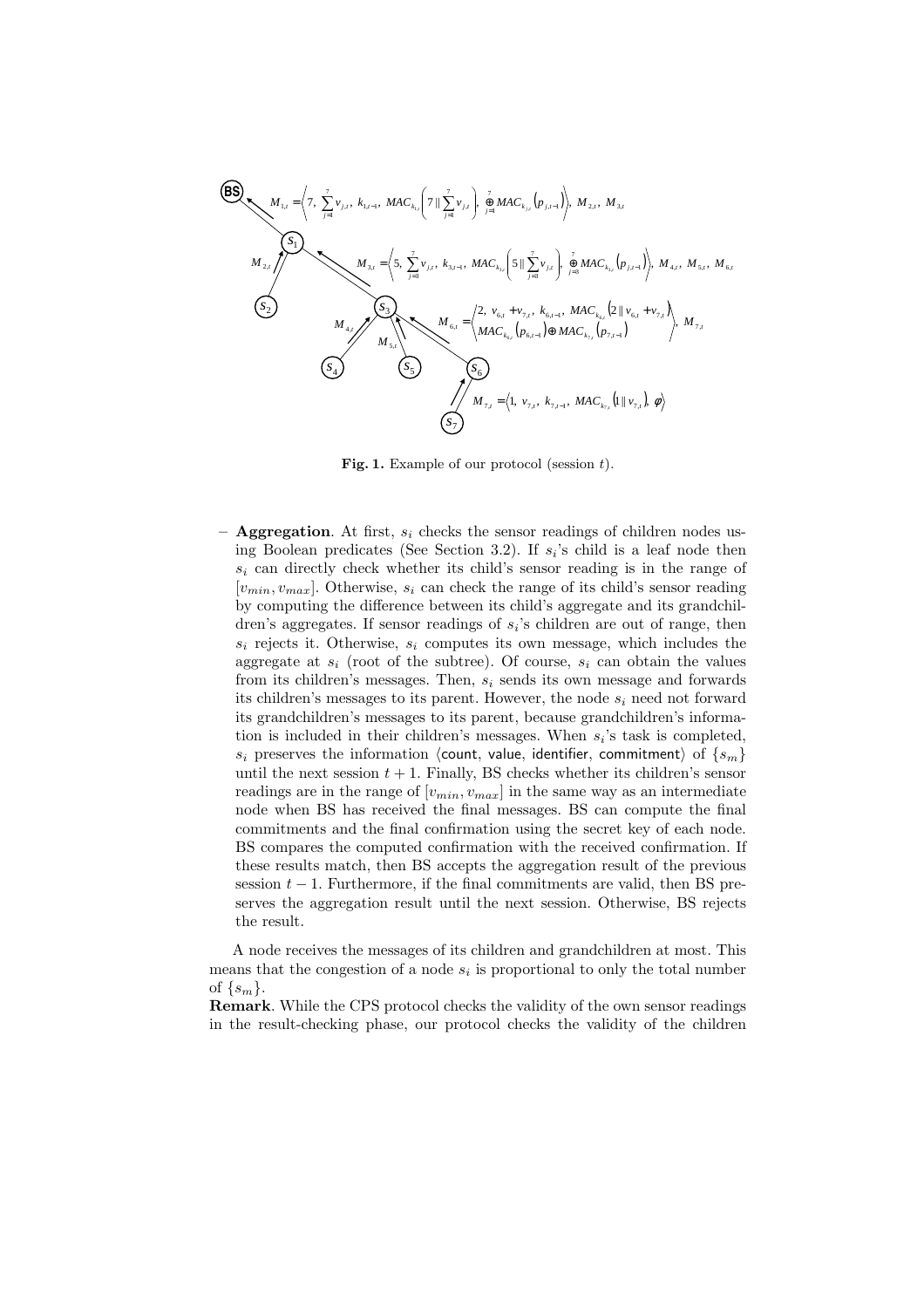sensor readings in the aggregation-commitment phase. In our protocol, although the node  $s_i$  cannot verify the commitment of children and grandchildren at once, we achieves one round-trip communication by conducting aggregation along with the verification, based on the idea of TESLA.

# **6 Analysis**

In this section, we discuss security and efficiency of our protocol. In the security analysis, we prove that our protocol is optimally secure. In the efficiency, we show that the congestion (maximum amount of per-node communication) in our protocol is constant. Also, we show that the computational cost of each node in our protocol is smaller than the CPS protocol.

#### **6.1 Security**

As mentioned in Section 3.4, an adversary should have only a limited influence on the result of the aggregation computation. We show that the SUM aggregate of our protocol satisfies "optimal security" described in Definition 1, similar to the CPS protocol. We show the following lemmas before showing theorems about "optimal security". If the values are in the range of  $[v_{min}, v_{max}]$ , then the values can be shifted to make a range of the form  $[0, r]$ .

**Lemma 1** Let  $v_a$  be a sensor reading of a node  $s_a$ . If  $s_a$ 's parent accepts  $v_a$ *then*  $0 \le v_a \le r$  *is satisfied in our adversary model.* 

*Proof.* Suppose  $s_p$ ,  $v_p$   $\{s_b\}$  and  $\sum v$  are  $s_a$ 's parent node,  $s_p$ 's sensor reading, a set of  $s_a$ 's children and the sum of  $\{s_b\}$ 's aggregates, respectively. If  $s_a$  is honest and  $s_p$  accepts  $v_a$ , then  $0 \le v_a \le r$  is naturally satisfied. We consider only the case that  $s_a$  is corrupted and  $s_p$  is honest. If  $s_a$  is a leaf node then  $s_p$  can easily check  $v_a$ . In this case, if  $s_p$  accepts  $v_a$  then  $0 \le v_a \le r$ . If  $s_a$  is an intermediate node then  $s_p$  can check  $v_a$  by computing the difference between  $(v_a + \sum v)$  and  $\sum v$ , where  $(v_a + \sum v)$  is  $s_a$ 's aggregate. Hence if  $s_p$  accepts  $v_a$  then  $0 \le v_a \le r$ . Consequently, if  $s_p$  accepts  $v_a$  then  $0 \le v_a \le r$ .  $\Box$ 

**Lemma 2** *Suppose there are m nodes with committed (honest) sensor values*  $v_1, \ldots, v_m$  *in an aggregation subtree*  $T_m$ *. Then the total of aggregation values by honest nodes at the root of*  $T_m$  *is*  $\sum_{i=1}^m v_i$ *.* 

*Proof.* We show the result of three generations: a similar reasoning applies for arbitrary *m* nodes. Suppose  $s_p$ ,  $v_p$   $\{s_h\}$  and  $\sum v$  are  $s_a$ 's parent node,  $s_p$ 's sensor reading, a set of  $s_a$ 's honest children and the sum of  $\{s_h\}$ 's aggregates, respectively. When the aggregate  $\sum v$  is sent to  $s_p$  at session *j*,  $s_a$  cannot modify  $\sum v$  because  $s_a$  does not know  $\{s_h\}$ 's secret keys. As a result, the legitimate aggregation  $\sum v$  is included in  $s_p$ 's aggregate even if  $s_a$  is computed. Therefore, the total of aggregation values by honest nodes at the root of  $T_m$  is  $\sum_{i=1}^m v_i$ .  $\Box$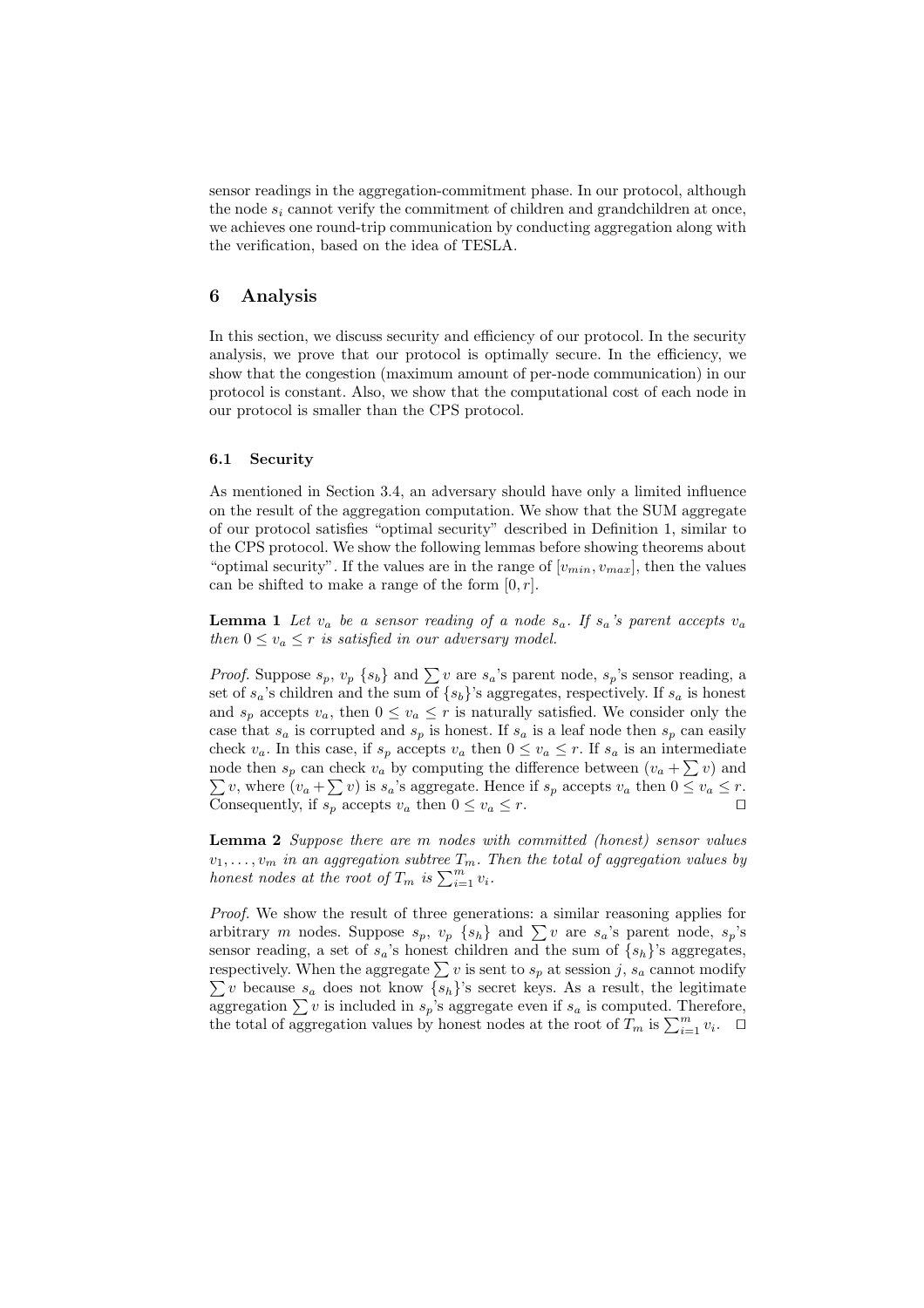**Theorem 1** *Let the final SUM aggregate received by BS be S. If BS accepts S then*  $S_L \leq S \leq (S_L + \mu r)$  *where*  $S_L$  *is the sum of the data values of all the legitimate nodes, µ is the total number of malicious nodes, and r is the upper bound on the range of allowable values on each node.*

*Proof.* Let  $s_1, \ldots, s_\mu$  be the nodes compromised by an adversary. The compromised node  $s_i$  ( $1 \leq i \leq \mu$ ) cannot manipulate the aggregates of  $s_i$ 's children but it can manipulate its own sensor reading  $v_i$ . The sensor reading  $v_i$  satisfies  $0 \le v_i \le r$  by Lemma 1. Hence it satisfies  $0 \le \mu(v_1 + \cdots + v_\mu) \le \mu r$ . Since *S<sup>L</sup>* should be included in the total of aggregation values by Lemma 2, the SUM result *S* satisfies *S<sup>L</sup> ≤ S ≤* (*S<sup>L</sup>* + *µr*). *⊓⊔*

**Theorem 2** *Our protocol is optimally secure.*

*Proof.* Let the sum of the data values of all the legitimate nodes be  $S_L$ . Consider an adversary with  $\mu$  malicious nodes which perform direct data injection attacks. An adversary causes the nodes under its control to report a sensor reading within the legal range  $[0, r]$ . If the adversary sets all  $\mu$  nodes to have data value 0, the computed aggregate is  $S_L$ . If the adversary sets all  $\mu$  nodes to have data value *r*, the computed aggregate is  $S_L + \mu r$ . Any aggregation value between these two extremes is achievable by both attacks. So, the bound of  $S_L \leq S \leq (S_L + \mu r)$  by Theorem 1 is exactly on the range of possible results achievable by both attacks. Therefore, our protocol is optimally secure by Definition 1. *⊓⊔*

#### **6.2 Congestion Complexity**

We now consider the congestion induced by the secure SUM aggregate. Congestion is a big problem for large-scale wireless sensor networks, so it is necessary to decrease congestion complexity. Our protocol aims to achieve the constant node congestion not to depend on the total number of nodes (*n*) owing to one round-trip communication without the result-checking phase. More specifically, we aim to stabilize the maximum amount of information that a single node sends and receives.

While the congestion in the CPS protocol is  $\mathcal{O}(\log n)$  (strictly  $\mathcal{O}(\log^2 n)$  in [1] and  $\mathcal{O}(\log n)$  in [2]), the congestion of our protocol is constant, i.e., the congestion of a node  $s_a$  is proportional to only the total number of  $s_a$ 's children and  $s_a$ 's grandchildren. This means that our protocol is more scalable and efficient than the CPS protocol. Note that we do not mention the protocol [20] in our efficiency analysis since its congestion is less efficient compared with the CPS protocol.

Node congestion in our protocol eventually depends on the number of children nodes. Hence, the smaller the number of children nodes becomes, the lower the node congestion complexity gets in our protocol. Therefore, if the aggregation tree is composed not to grow the number of children then our protocol is more effective. Note that node congestion in our protocol does not depend on the height of aggregation tree.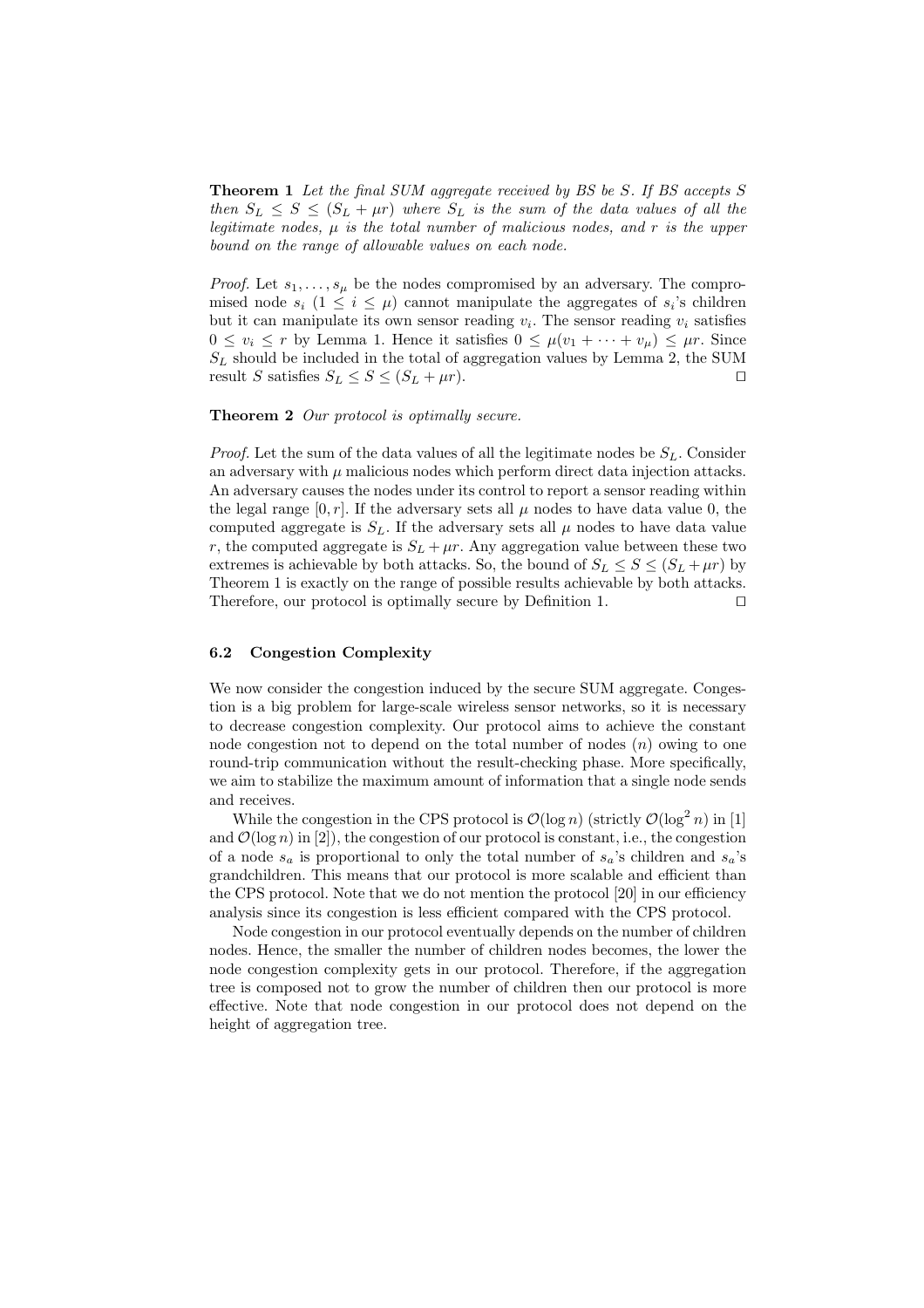|                 |                 | Communication complexity |                                 | Computational cost |                           |
|-----------------|-----------------|--------------------------|---------------------------------|--------------------|---------------------------|
|                 |                 | Leaf node                | Intermediate node               | Leaf node          | Intermediate node         |
| CPS   AC        |                 | H'                       | $ H (\alpha+1)$                 |                    |                           |
|                 | $\overline{RC}$ | M                        | $2 H \log n_{lower}+ M $        | $ H \log n + M $   | $H \log n_{upper} + M$    |
| $\rm  Ours AC $ |                 | $ H + M $                | $ ( H +2 M )(2\alpha+\beta+1) $ | $H+M$              | $(H+M)(\alpha+\beta+1)+M$ |

**Table 1.** The communication complexity and computational cost of each node at each session.

#### **6.3 Communication Complexity**

One round-trip communication between each node and BS for aggregation is desirable. While the CPS protocol required two round-trip communications, our protocol indeed requires only one round-trip communication. Here, we explain the communication complexity of an intermediate node (A leaf node is also included in Table 1.). Let *nlower* be the number of nodes which are deployed in lower part (only descendant nodes) of a current intermediate node  $(n_{lower} \leq n)$ , and let  $|H|$  and  $|M|$  be the size of *H* and MAC, respectively. In the aggregationcommitment phase (AC), while the size of message in the CPS protocol is almost  $|H|(\alpha+1)$  which is mainly the size of commitments that a node sends and receives, the size of message in our protocol is almost  $(|H|+2|M|)(2\alpha+\beta+1)$  which is mainly the size of messages a node sends and receives, described in Table 1, where  $\alpha$  and  $\beta$  are the number of children and grandchildren nodes, respectively. However, the size of message additionally requires  $2|H|\log n_{lower} + |M|$  in the result-checking phase (RC) of the CPS protocol. Therefore, the communication complexity of our protocol is smaller than that of the CPS protocol in large-scale wireless sensor networks.

#### **6.4 Computational and Storage Costs**

The computational and storage costs should not depend on the total number of sensor nodes *n* because of its restricted computation and storage. Here, we explain the computational cost of an intermediate node (A leaf node is also included in Table 1.). We compare our protocol with the CPS protocol by the pernode computational cost described in Table 1. Let *nupper* be the number of nodes which are deployed in upper level of a current intermediate node  $(n_{upper} \leq n)$ , and let *H* and *M* be the computation of *H* and MAC, respectively. Both the CPS protocol and our protocol employ only the lightweight computation like hash function. However, the computational cost of the CPS protocol depends on the number of nodes  $n_{upper}$ , i.e.,  $H \log n_{upper} + M$  (a leaf node has the worst case of computational cost of  $H \log n + M$ , while that of our protocol does not depends on the total number of nodes, i.e., it is the constant value  $(H+M)(\alpha+\beta+1)+M$  in the aggregation-commitment phase (AC). Thus, our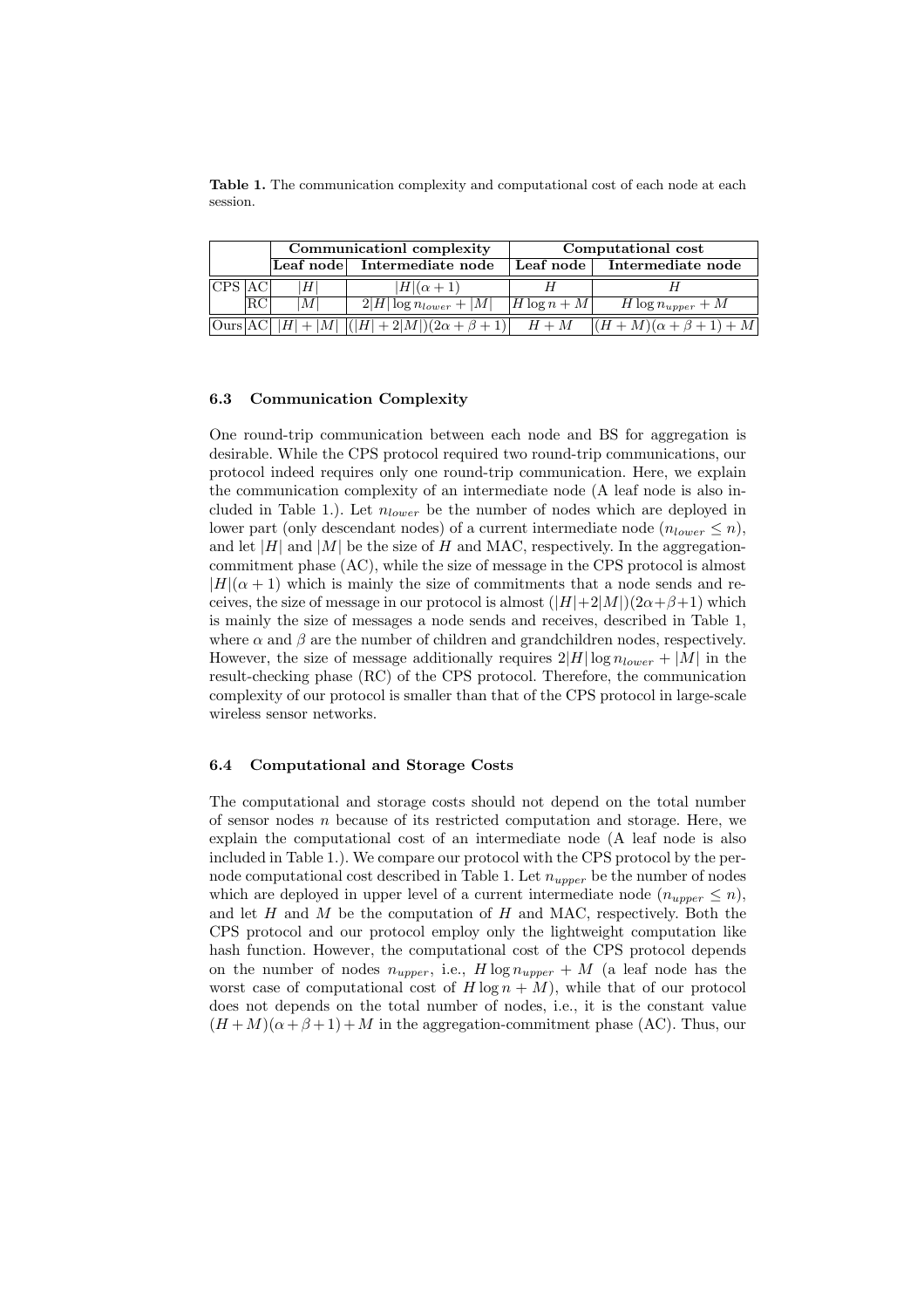protocol is more effective than the CPS protocol for the per-node computational cost in large-scale wireless sensor networks.

The size of extra storage in our protocol is  $(|H|+|M|)(\alpha+\beta)$  compared with the CPS protocol, because a node has to preserve the messages of its children and grandchildren of the previous session. Note that a leaf node need not have such storage. However, it is not so significant problem in large-scale wireless sensor networks since the size of storage is constant, i.e., it does not depend on *n*.

#### **6.5 Other Operations**

The SUM aggregate is easily used to compute the total number of votes in the network, where all the nodes have value either 1 or 0. Also, the average can be easily computed by dividing the SUM aggregate by the total number of nodes. Furthermore, the proposed protocol can use the verification of *Φ*-quantile aggregate, as described in [1].

# **7 Conclusion**

We proposed an efficient and optimally secure sensor network aggregation protocol for general networks and multiple corrupted nodes. Our protocol satisfies "optimal security" which guarantees that the harmful influence on the final aggregation result is proportional to only the number of corrupted nodes which perform direct data injection attacks. As a result, the influence on the total aggregate can be optimally controlled within a certain range. Furthermore, since our protocol is one round-trip communication without the result-checking phase, both the node congestion complexity and the computational cost of each node are constant in our protocol. Therefore, our protocol suits large-scale wireless sensor networks.

#### **References**

- 1. H. Chan, A. Perrig and D. Song, "Secure hierarchical in-network aggregation in sensor networks," Proc. 13th ACM Conference on Computer and Communications Security – CCS'06, pp.278–287, ACM, 2006.
- 2. K.B. Frikken and J.A. Dougherty, "An efficient integrity-preserving scheme for hierarchical sensor aggregation," Proc. 1st ACM Conference on Wireless Network Security – WiSec'08, pp.68–76, ACM, 2008.
- 3. S. Madden, M. Franklin, J. Hellerstein and W. Hong, "TAG: a tiny aggregation service for ad-hoc sensor networks," Proc. ACM SIGOPS Operating Systems, pp.131– 146, ACM, 2002.
- 4. Y. Yao and J. Gehrke, "The cougar approach to in-network query processing in sensor networks," Proc. ACM SIGMOD Record, vol.31, pp.9–18, ACM, 2002.
- 5. L. Hu and D. Evans, "Secure aggregation for wireless networks," Proc. 2003 Symposium on Applications and the Internet Workshops – SAINT'03, pp.27–31, IEEE, 2003.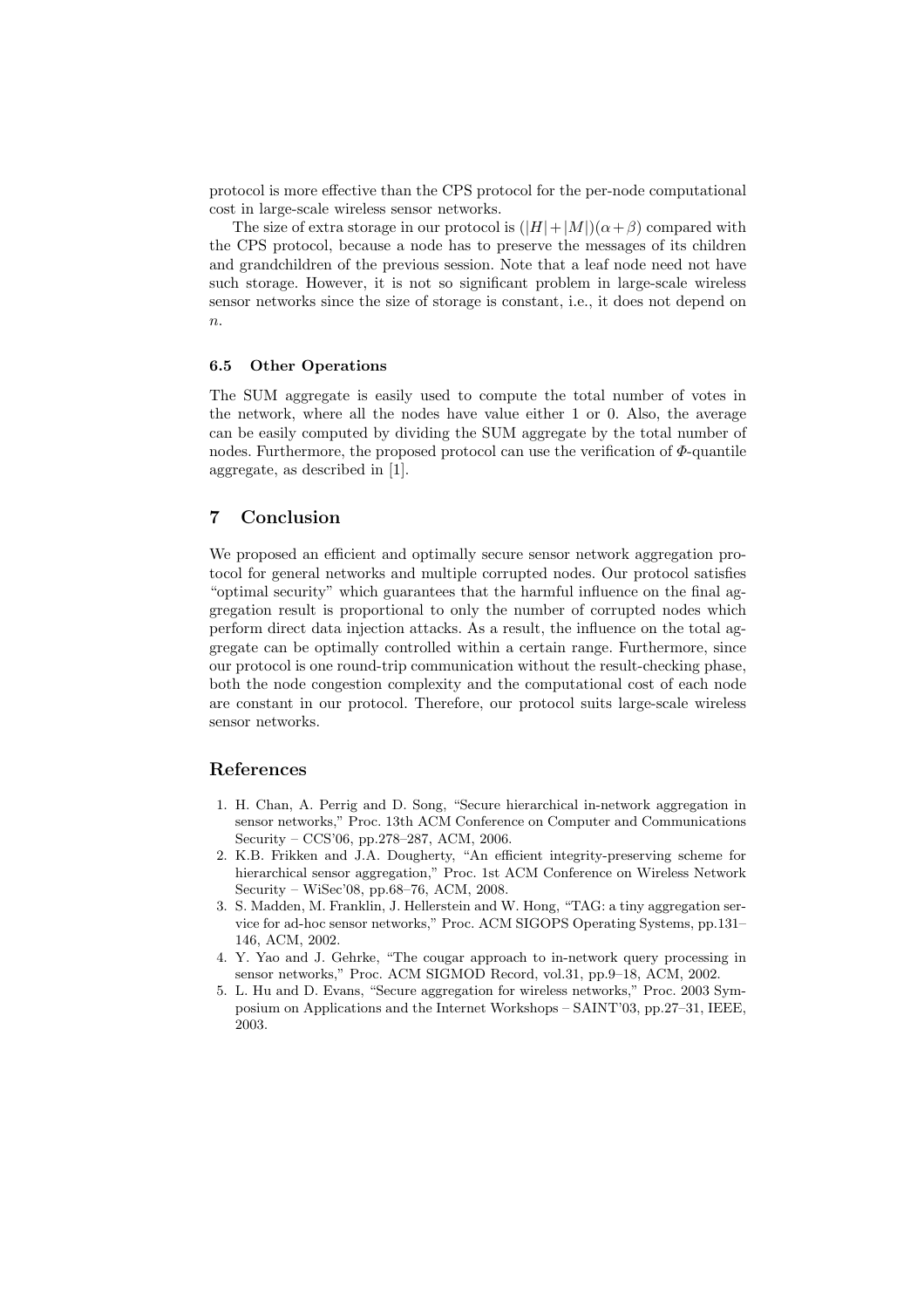- 6. P. Jadia and A. Mathuria, "Efficient secure aggregation in sensor networks," Proc. High Performance Computing – HiPC'04, LNCS 3296, pp.40–49, Springer-Verlag, 2004.
- 7. B. Przydatek, D. Song, and A. Perrig, "SIA: Secure information aggregation in sensor networks," Proc. 1st International Conference on Embedded Networked Sensor Systems – SenSys'03, pp.255–265, ACM, 2003.
- 8. W. Du, J. Deng, Y.S. Han and P. Varshney, "A Witness-Based Approach for Data Fusion Assurance in Wireless Sensor Networks," Proc. IEEE Global Telecommunications Conference – GLOBECOM'03, pp.1435–1439, IEEE, 2003.
- 9. A. Mahimkar and T.S. Rappaport, "SecureDAV: a secure data aggregation and verification protocol for sensor networks," Proc. IEEE Global Telecommunications Conference – GLOBECOM'04, pp.2175–2179, IEEE, 2004.
- 10. Y. Yang, X. Wang, S. Zhu, and G. Cao, "SDAP: A secure hop-by-hop data aggregation protocol for sensor networks," Proc. 7th ACM International Symposium on Mobile Ad Hoc Networking and Computing – MobiHoc'06, pp.356–367, ACM, 2006.
- 11. I. Gupta, R. Van Renesse and K.P. Birman, "Scalable fault-tolerant aggregation in large process groups," Proc. International Conference on Dependable Systems and Networks – DSN'01, pp.433–442, IEEE, 2001.
- 12. S. Nath, P.B. Gibbons, S. Seshan and Z.R. Anderson, "Synopsis diffusion for robust aggregation in sensor networks," Proc. 2nd International Conference on Embedded Networked Sensor systems – SenSys'04, pp.250–262, ACM, 2004.
- 13. J.Y. Chen, G. Pandurangan and D. Xu, "Robust computation of aggregates in wireless sensor networks: distributed randomized algorithms and analysis," Proc. 4th International Symposium on Information Processing in Sensor Networks – IPSN'05, pp.348–355, IEEE, 2005.
- 14. A. Manjhi, S. Nath and P.B. Gibbons, "Tributaries and deltas: efficient and robust aggregation in sensor network streams," Proc. 2005 ACM SIGMOD International Conference on Management of Data, pp.287–298, ACM, 2005.
- 15. D. Wagner, "Resilient aggregation in sensor networks," Proc. 2nd ACM Workshop on Security of Ad-hoc and Sensor Networks – SASN'04, pp.78–87, ACM, 2004.
- 16. P. Haghani, P. Papadimitratos, M. Poturalski, K. Aberer and J.P. Hubaux, "Efficient and robust secure aggregation for sensor networks," Proc. 3rd Workshop on Secure Network Protocols – NPSec'07, pp.1–6, IEEE, 2007.
- 17. H. Chan and A. Perrig, "Efficient security primitives derived from a secure aggregation algorithm," Proc. 15th ACM Conference on Computer and Communications Security – CCS'08, pp.521–534, ACM, 2008.
- 18. W. Zhang, C. Wang and T. Feng, "GP2S: Generic Privacy-Preservation Solutions for Approximate Aggregation of Sensor Data," Proc. IEEE International Conference on Pervasive Computing and Communications – PerCom'08, pp.179–184, IEEE, 2008.
- 19. C. Castelluccia, E. Mykletun and G. Tsudik, "Efficient aggregation of encrypted data in wireless sensor networks," Proc. 2nd Annual International Conference on Mobile and Ubiquitous Systems: Networking and Services – MOBIQUITOUS'05, pp.109–117, IEEE, 2005.
- 20. M. Manulis and J Schwenk, "Security model and framework for information aggregation in sensor networks," ACM Transactions on Sensor Networks (TOSN), vol.5, no.2, ACM, 2009.
- 21. D. Westhoff, J. Girao and M. Acharya, "Concealed data aggregation for reverse multicast traffic in sensor networks: encryption, key distribution, and routing adap-